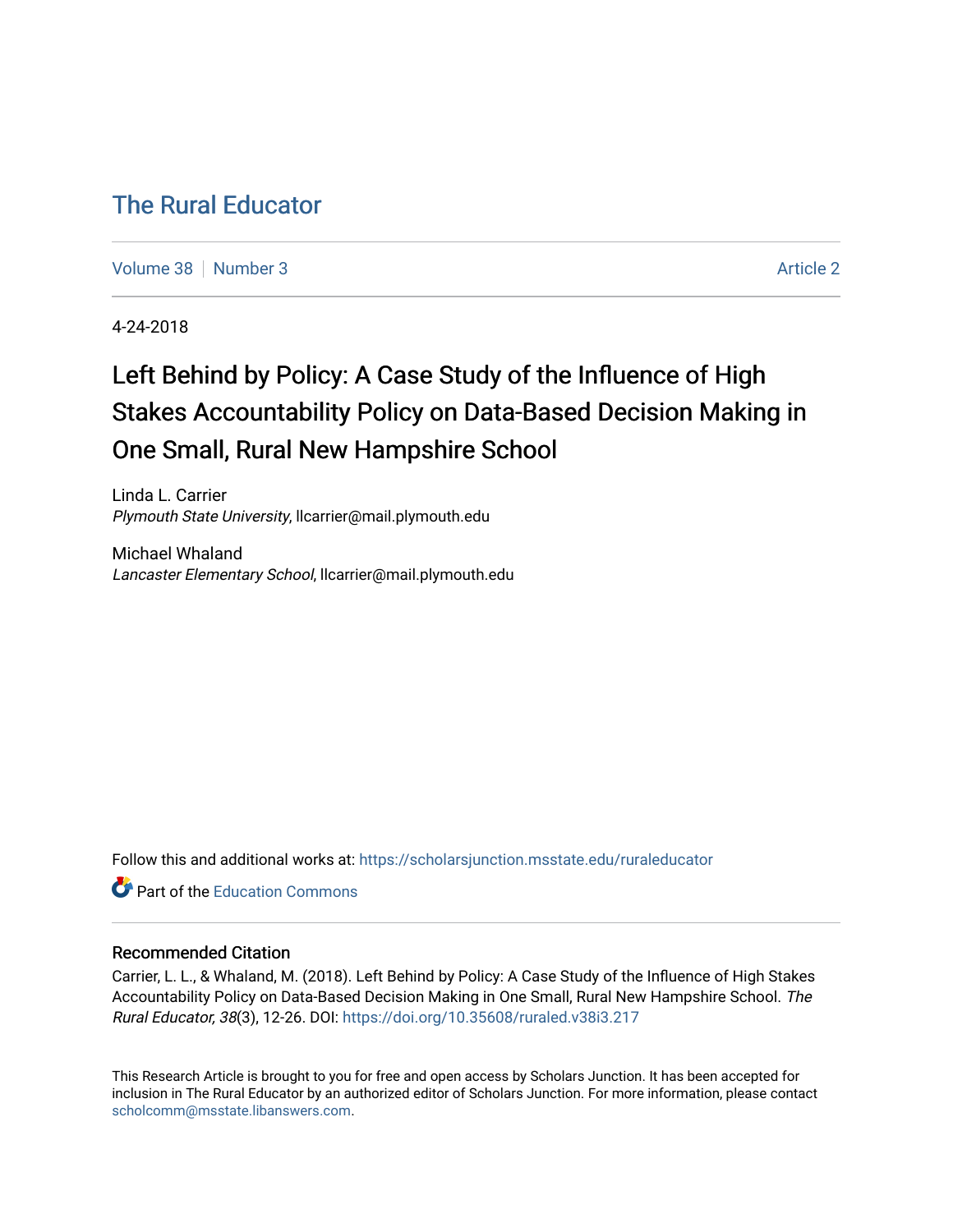# **Left Behind by Policy:**

# **A Case Study of the Influence of High Stakes Accountability Policy on Data-Based Decision Making in One Small, Rural New Hampshire School**

# **Linda L. Carrier**

*Plymouth State University*

# **Michael Whaland**

*Curriculum Coordinator, Raymond, NH*

*The high-stakes accountability policies that stemmed from NCLB and Race to the Top required minimum group sizes in order for school performance to be analyzed through state accountability formulas. Small rural schools have frequently been left out of this equation due to a lack of consistently reportable aggregate groups and subgroups. The evidence of this has been seen through the lack of needed data-based decision making (DBDM) practices. In order to begin to understand the DBDM practices of small rural schools and the relationship to educational policy we engaged in case study research of a Pk-12 school of 100 students from 2014-2015. The school, located in New Hampshire, provided us with insights into the potential gaps that exist between policy and practice in small rural schools. In addition, questions of educational equity began to emerge as we considered the gaps between student achievement data and the professional development of educators.*

**Keywords:** rural schools, small rural schools, data-based decision making, New Hampshire, high stakes accountability, equity, educational policy, school leadership, professional learning communities

During the 2014-15 school year, the researchers provided professional development to a small rural school, School A, in New Hampshire for the purpose of developing a school-wide data team. The professional development was part of a single case study that provided the foundation for a broader study on the influence and impact of educational policy in New Hampshire's small, rural schools. The goal of the current study was to begin to develop an understanding of the state of data-based decision making (DBDM) in one such school, and the relationship between high stakes accountability systems as they currently exist and the ability of small, rural schools make effective use of available data. To that end, the following research questions in the broad study framed our query:

- 1. To what extent is data being used for decisionmaking in small, rural schools in New Hampshire?
- 2. How do educators in small, rural schools in the state of New Hampshire perceive data and data usage in their practice?
- 3.How does the development of a school-wide system of data inquiry impact small, rural schools?

l

Our findings are offered as support for school leaders of small, rural schools as they address issues of data use in their schools, and to educational policy makers as they consider the issues of equity that emerge as a result of educational policy.

### **Related Literature**

Educational reform policies of the early 21st century can be characterized as being grounded in data, specifically, the use of high-stakes testing<sup>1</sup> data for the use of determining school effectiveness. The increasing demand on educators to use data to make decisions about programming and instructional practices has been narrowly focused on the results of high stakes testing and the resulting policy-prescribed levels of school performance (NCLB, 2001; US Department of Education, 2009). Although the recently signed *Every Student Succeeds Act* provides some hope for how data is used in accountability, it remains to be seen how this hope will be realized in practice.

Despite the policy demand and expectation for DBDM of the past 15 years, the existing body of research in this area remains emergent and predominantly focused on how data is used in urban and large school settings. Noticeably missing from

rewards for schools related to school-wide performance on the test.

<sup>&</sup>lt;sup>1</sup> The definition of high-stakes varies from state to state but always includes some kind of sanctioning or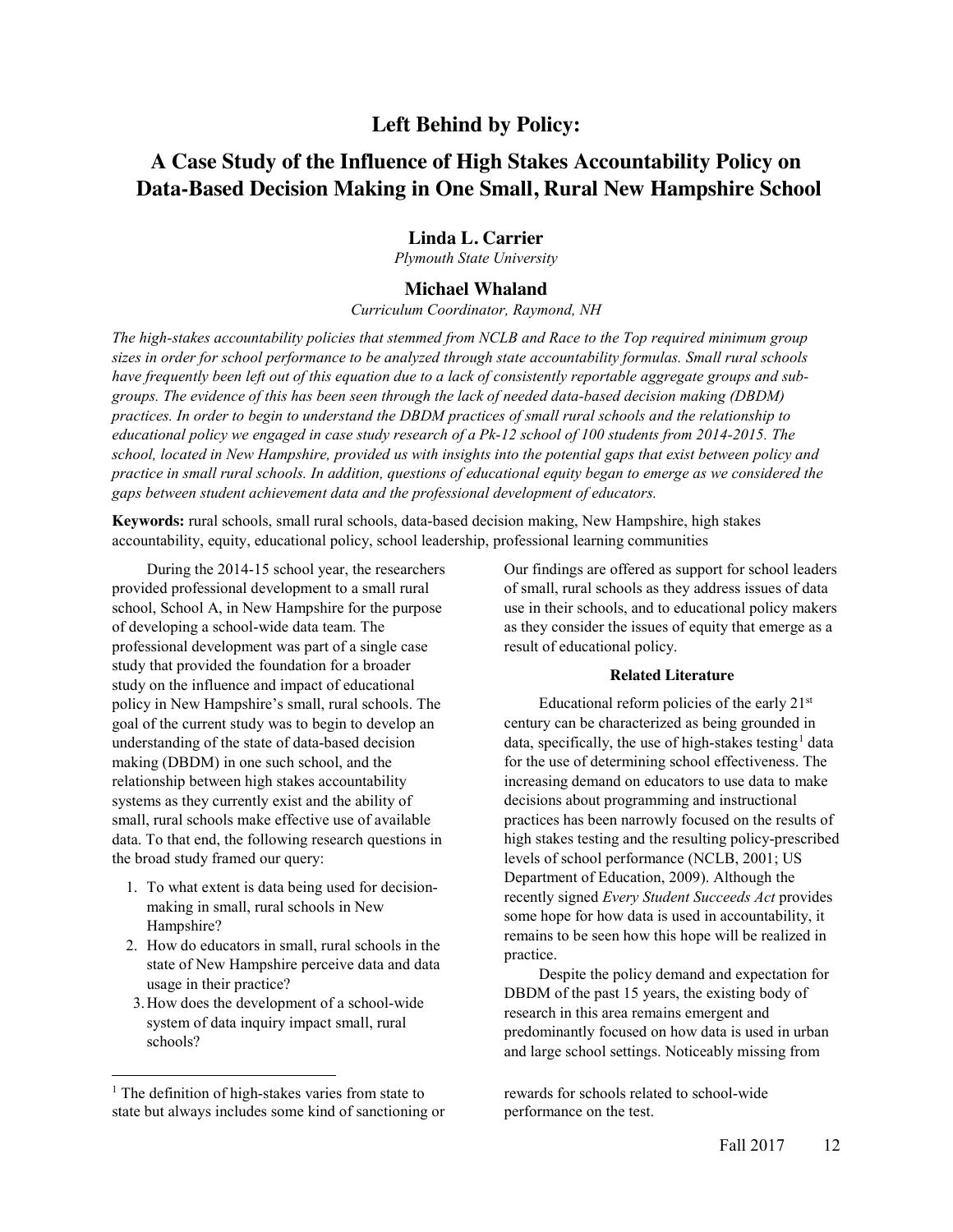the literature is a focus on data-based decision making in small, rural schools. The lack of available research on rural schools and specifically small, rural schools, although acknowledged, was not viewed as an absolute limitation, but was instead viewed as an opportunity to identify themes that could potentially be generalized across organizations of similar rural contexts.

#### **Data-Based Decision-Making as a Process**

Organizational routines and processes provide structures through which educators can look deeply at programs and practices (Feldman & Tung, 2003). Four groups of researchers looked critically at the data practices of successful schools that were participating in specific school turnaround programs (Feldman & Tung, 2001; Love, 2004; Noyce, Perda, & Traver, 2000; Rallis & MacMullen, 2000). Although each included schools that were involved in different reform models, each identified that the development of data-based decision-making (DBDM) as a school-wide process was key to engaging educators in looking deeply and consistently at issues of practice. The use of the term reform model is misleading, in that the assumption could be made that the schools in the sample had all been identified as under-performing. That was not the case, as schools that appeared to not have performance issues were found to also engage in DBDM as a process (Rallis & MacMullen, 2000). In these schools, the implementation of the DBDM process supported educators in looking beyond the surface of the data to identify areas that could be further developed in programming and professional practice. Critical to all of the four schools studied was the development of DBDM as a school-wide process that supported the embedding of DBDM into the professional culture of the school.

Beyond the overarching impact of developing a professional culture of inquiry, studies have found that the establishment of DBDM as a school wideprocess has further impact on the organization through its effects on teachers and students. Through the heightened awareness and understanding of data and inquiry, teachers become more reflective about their practice and less accepting of initial answers (Noyce, Perda, & Traver, 2000; Robinson, Bursuck, & Sinclair, 2013). Simply, it is no longer considered adequate or sufficient in these schools to accept the surface-level explanation of data. Teachers in schools that have established DBDM processes readily ask the deeper questions that lead to rich and robust

discourse about practice and educational programs. As a result of being better informed about programs and practices as a professional community, the teachers can then more strategically establish priorities (Noyce, Perda, & Traver, 2000), and subsequently, they have more positive influence on student achievement.

Given all the potential positive impacts of establishing a school-wide process of DBDM, it seemed necessary to ask, if schools aren't implementing a school-wide DBDM process, why? What common barriers exist that prevent them from doing so?

## **Barriers to Developing a School-Wide Data-Based Decision Making Process**

Key barriers to the development of school-wide DBDM processes are the very policies that dictate the need for schools to be utilizing their data for program assessment and monitoring (Jimerson, 2005). As pointed out by Rallis and MacMullen (2000), "…most external accountability approaches have paid little attention to creating the internal capacities required to carry them out" (p.769). Although the reform policies of the early 21st century have included provisions for developing the instructional and leadership capacities of educators, they have not explicitly provided for the capacity of educators to engage in authentic processes of DBDM (NCLB, 2001; US Department of Education, 2009), a shortcoming that we consider unacceptable given the potential benefits of having a DBDM process.

The underlying philosophy of these policies is akin to a *carrot and stick* mentality, combining performance assessment with rewards or consequences in order to incite improvement in instructional practices and student achievement. This results in an external focus on accountability, a locus that is prohibitive to the deep and authentic development of school-wide DBDM processes, which flourishes in environments that are characterized by an internal focus (Love, 2004). Small, rural schools are provided an additional challenge by these policies as they are predominantly guided by population size; specifically, a defined group size must be achieved to trigger reporting. In small, rural schools this requirement often results in a lack of consistently available reporting of data through the accountability system, thus rendering the received data not as useful as a consistently available data point, and perhaps not as consistently used. Although it would be possible for educators to review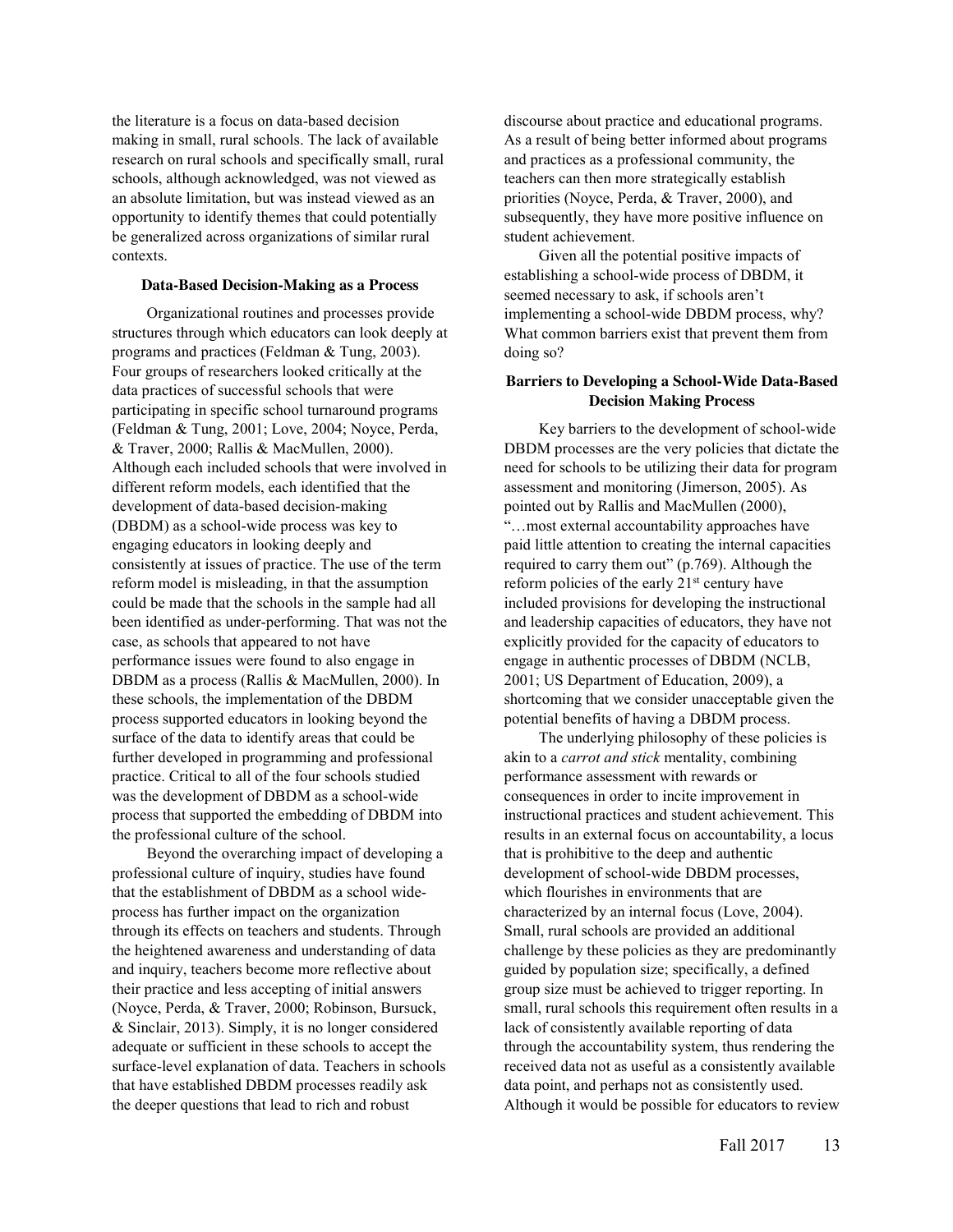individual student results in such cases, it is not apparent to what extent that occurs. We believe the lack of consistently reported data indicates a need for policies and practice to move beyond a singular focus on state mandated testing data sources for assessing school effectiveness and become more inclusive of the wide variety of available data in schools.

The lack of focus by policy makers on internal capacity has also resulted in confusion about how to engage in DBDM processes. The lack of specificity for *how to do it* adds to what is often experienced as resistance from educators, resistance grounded in their perceived sense of lack of competence with data use. Identifying that there's "no one right way" (p. 54), Noyce, Perda, and Traver (2000) described implementation of DBDM processes in both large and small school districts. The authors described the implementation in large districts as "driven by institutional research and development units" (Noyce, Perda, & Traver, 2000, p. 54), otherwise known as central office staff, while the implementation in small districts was described as often beginning at the grass roots level, with one person working with largely quantitative data, more specifically, summative testing results. This raises the issue of the need for schools to develop processes based on their individual context, and for policies to support their ability to do so.

Claiming "many teachers and administrators are resistant to change their practice and many do not see the need to look critically at data" (p.23), Feldman and Tung (2001) raised the idea of the mental models and sense of competency of educators as a barrier to the implementation of school-wide DBDM processes. Evidenced through Feldman and Tung's (2001) claims of "lack of time" (p. 23) and "lack of expertise" (p. 23), the negative mental models of educators present a substantial and often difficult challenge to overcome. Based on previous experience and feelings of potential lack of competence the negative mental models identified by (Fieldman and Tung, 2001) can result in a school culture that outwardly minimizes the value of data usage and subsequently does not make use of the data.

#### **Research Design and Methodology**

In order to both familiarize us with the possible realities of small, rural schools in the state of New Hampshire and to illustrate the practices, attitudes, and beliefs about DBDM in these schools, we engaged in case study research. In order to meet the

needs of this study, the small, rural schools included in the sample pool were identified through a systematized process of elimination. For the purposes of this study, a small school was defined as total school enrollment of 200 students or less. In order to have access to the most schools that have nonreportable or inconsistently reportable subgroups, an elimination criterion was added that includes a minimum grade level of kindergarten or earlier and a maximum grade level of at least 8<sup>th</sup> grade included in the school (see Table 1). Through the inclusion of this criterion, more potentially reportable groups and sub-groups could exist, presenting a more challenging statistical environment for results reporting of state testing. The final criterion for inclusion included schools that received Title VI Rural Education and Program (REAP) Small Rural School Achievement Program (SRSA) funding for the 2014-15 school year.

The goal of sampling was to include all potential schools identified through the elimination criteria process. Any school with enrollment and grade level configuration that suggested the greatest issue with data reportability was identified and invited to participate in the project. School A was identified due to its population size of 100 and grade span configuration of pre-k through 12. Additionally, grant funding was available to support the provision of professional development at the school through the Center for Rural Partnerships at Plymouth State University. School A's administration was approached about participating in the study and agreed to include the school in this work. Participation was voluntary and consisted of the school engaging in a year-long professional development opportunity that was focused on developing school-wide DBDM practices.

Data for this case study was collected through observation of the professional development sessions, material culture of the school, informal interviews, pre- and post- training assessment of the school's educators, and field notes. These multiple points of data served to support the development of trustworthiness and supported the researchers in not accepting initial responses and ideas about data as truths. The researchers in this study were participant observers, as they facilitated the professional development. In order to account for any bias this could potentially create, the researchers debriefed with each other after each professional development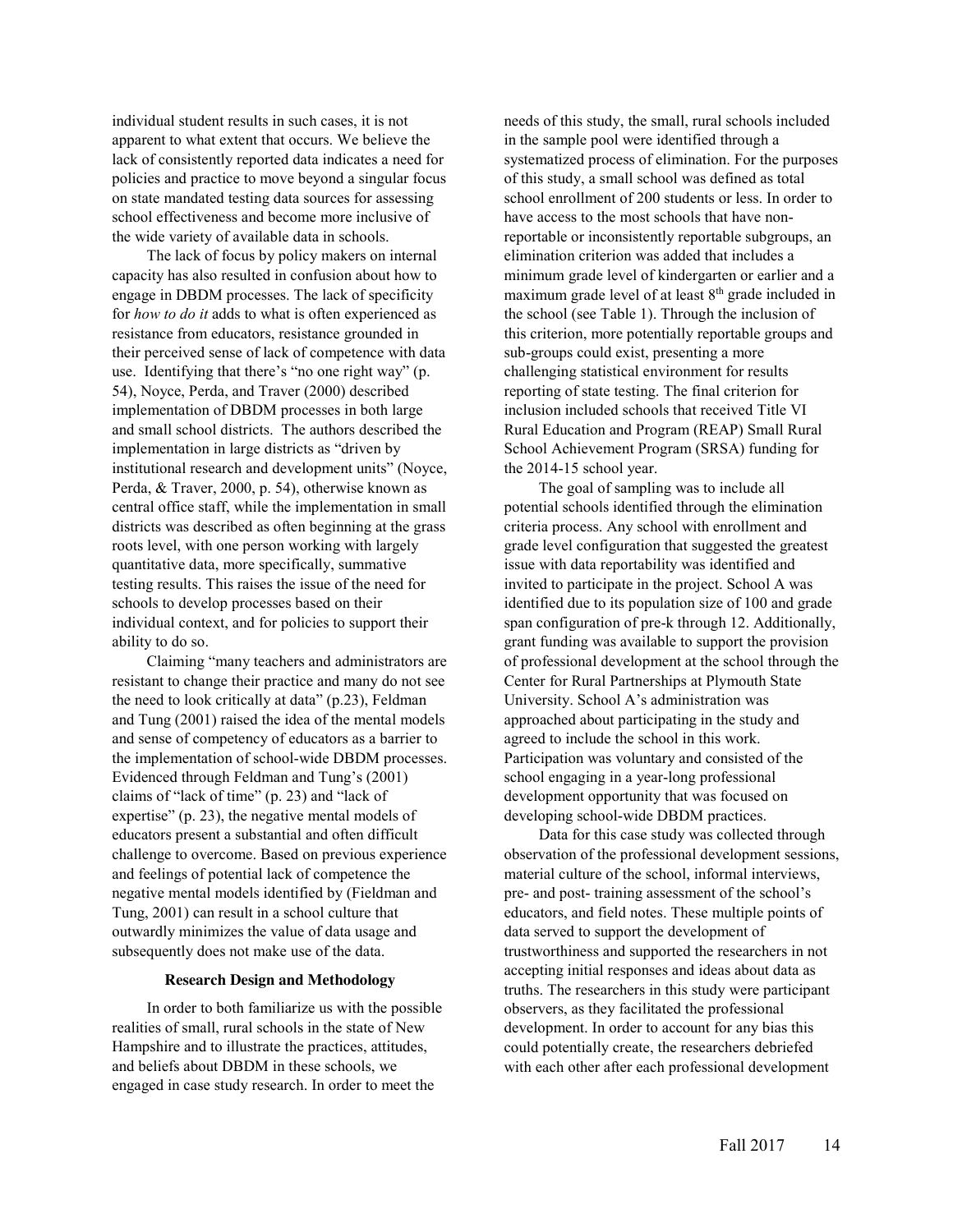#### Table 1

#### *Sampling elimination criteria*

| Total public grade schools of New Hampshire                                                                                     | 200 |
|---------------------------------------------------------------------------------------------------------------------------------|-----|
| Public grade schools of New Hampshire with total enrollments of 200 or less                                                     | 42  |
| Minimum grade level of at least Kindergarten and maximum grade level of at least $8th$ grade                                    | 16  |
| Schools that received Title VI funding in the 2014-15 school year through the Small Rural<br>Schools Achievement (SRSA) program | 14  |

session and utilized member checking with the school's assistant principal, who was present at all training sessions, to confirm or dispute any and all emerging understandings (Rossman & Rallis, 1998).

Collected data in this study were catalogued into an Excel database by date of collection and source: review of material culture, survey, observation, pre- and post-assessment, interview, and field notes. The related literature, discussed earlier in this paper, was used to focus the initial coding of data. The final analysis has been organized by way of the study's research questions in order to provide the illustrative look at the DBDM practices of the school.

#### **School A and the** *Developing Data Teams* **Training**

In the spring of 2014, the researchers received a grant from the Center of Rural Partnerships at Plymouth State University to provide professional development to schools in New Hampshire's North Country region on developing data teams. The grant provided funding for the researchers to work with schools for the purpose of providing professional development on the topic of developing school data teams. During a conversation about the project with the assistant principal of School A, he simply said, "We want that here" (Field Notes, May 2014). His reasoning for wanting to participate was simple; he believed the school was a "good school" and that it could become a "great school" through the thoughtful and systemic use of data. Through discussion with him it was decided that the training would be scaled from developing a small team of teachers to provide data leadership within the school to developing the entire faculty as a school-wide data team.

#### **Community Context**

The community of School A (Community A) is a small, rural community in northern New Hampshire. As of the 2010 census, Community A's population was 869, making it the 42nd smallest community of the 234 in the state (US Census, 2015). Accessible by a single highway, the remote town is

governed by a Board of Selectmen. The town is protected by a volunteer fire department, a police department with a full-time chief and several parttime officers, and an emergency response team that is shared with other communities in northern Vermont and New Hampshire. The New Hampshire State Police, Fish and Game authorities, and Border Patrol all provide assistance when needed. There is a genuine ethos in the town that the locals support their community, as is evidenced by the commitment to maintaining their own pre-k through 12 school for the 100 school age children in the town and the overwhelming support for school fundraiser events (Assistant Principal, October 2014).

Although small in population, Community A is the largest township by land area in New England (US Census, 2015). Settled as a northern outpost in the early 1800s, the town's remote quality and large land area attract a variety of outdoor enthusiasts. As a source of recreation, the land mass provides a substantial source of revenue to the local economy, attracting hunters, anglers, hikers, campers, and snowmobilers from across the country. Housing in the town is predominantly rental, with 1276 of the 1715 existing housing units being used for seasonal, recreational, and occasional usage (US Census, 2015). Boasting a larger population of moose than people, Community A can truly be described as an outdoor enthusiast's paradise. Despite the revenue generated from the recreational industry, the median income of the population is only \$36,109, 44% lower than the statewide median, and 11.7% of the town's population is living below the state's poverty level (US Census, 2015).

The population of Community A is predominantly white (98.6%) and the median age is 57.8 years old (US Census, 2015). The 896-person population can be further described through its military veterans, who comprise 19% of the total population, more than twice the statewide average of 8.5 percent (US Census, 2015). Additionally, 89.8% of Community A's population has a high school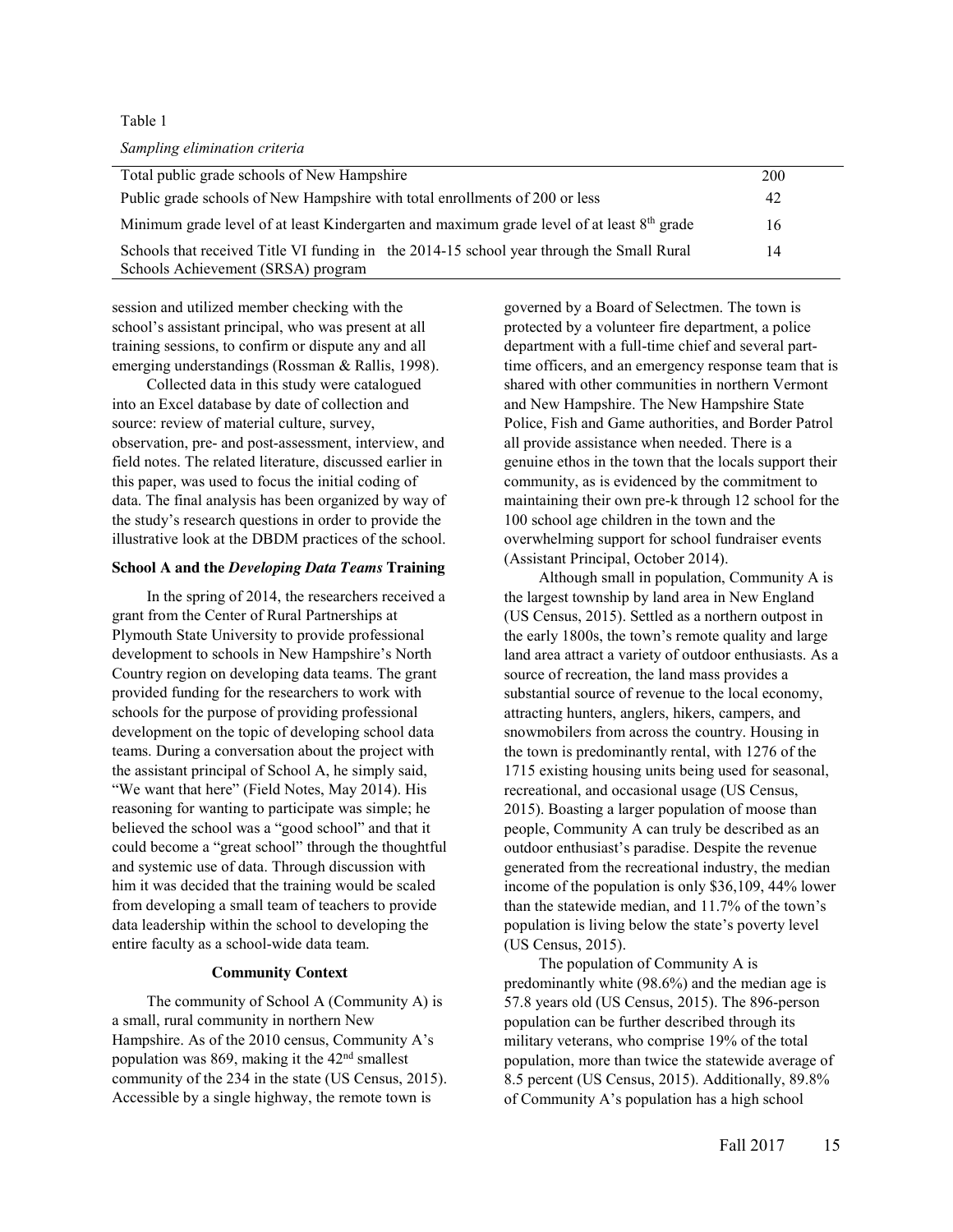degree or higher, only slightly behind the 91.8% of the state (US Census, 2015). These statistics are suggestive that the concept of *college and career readiness* is important in this community.

#### **School Context**

School A is the town's only school and provides educational programming for 100 students in grades pk-12. Located on the 30-mile-long main road of the town, the school is a centerpiece of the community, further establishing the importance of education for the town's children. A classic New England brick structure provides the main façade to the road and links the school to Community A's past with a more modern addition, providing a connection to its present. Marking the end of a town of multiple smaller schools, the current school was constructed in the early 1900s. As part of a larger School Administrative Unit (SAU) educational system, instead of closing the doors of the school and sending students to sister schools in the SAU or across the border to Vermont, through the state's system of local control the citizens of the town continue to choose to maintain the town as a separate district within the SAU by keeping the pre-k through 12 in operation (Assistant Principal, May 2014); a choice with substantial financial implications for the small town.

Entrance to the school is through the addition. Visitors are greeted by what has become standard operating procedures for schools: a buzzer system and a secretary that releases the lock and ensures that guests sign in and receive a visitor's badge. Once inside the pride in the school's history becomes evident, with trophies and other plaques commemorating the accomplishments of current and past students. Student work is not readily evident beyond occasional pieces of artwork.

Staffed by a school principal, an assistant principal that also has teaching responsibilities, and

19 teachers, the faculty to student ratio of five students to every teacher provides abundant opportunity for every child to be well known and to receive individualized instruction. The school has experienced a great deal of instability in the principalship, with seven principals in 14 years. Due to the size of the school, staffing presents a challenge, with 25% of classes during the 2013-14 school year being taught by teachers that were not highly qualified for their assignments (New Hampshire Department of Education [NH DOE], 2015). That percentage dropped in the 2014-15 school year to 10.2% (NH DOE, 2015). Additionally, during the 2014-15 school year 23.4% of the educators in the building had degrees above a Bachelor's and none had degrees beyond a Master's (see Table 2). In speaking with faculty during the *Developing Data Teams* training conducted during the 2014-15 school year, it became clear that there was a deficit in professional development. This was evidenced by a lack of awareness or understanding of the Next Generation Science Standards, State Educator Evaluation Model, differentiated instructional practices, response to intervention, and rubrics (Field Notes, October 2014, March 2015, and April 2015).

The student population of School A, although representative of Community A in terms of race, substantially differs from the population in terms of the percentage of students from low- income families. With a low-income population of 41.9 percent, the school exceeds the town average by 30.7 percentage points (see Table 3). As a result, students in the elementary grades receive Title 1 reading services from a full-time reading specialist. Evidenced through the types of community service projects that are completed as part of their school experience, School A's students are as committed to their community as their community is to them (Assistant Principal, April 2015).

#### Table 2

*2013-15 School A Educator Demographics (NH DOE, 2015)*

|                                                       | School A    | <b>State</b> | School A    | <b>State</b> |
|-------------------------------------------------------|-------------|--------------|-------------|--------------|
|                                                       | $(2013-14)$ | $(2013-14)$  | $(2014-15)$ | $(2014-15)$  |
| <b>Total Teachers</b>                                 | 16          | 14.826       | 19          | 14,726       |
| %Core Classes taught by Non-Highly Qualified Teachers | 25.1        | 4.3          | 10.2        | 7.6          |
| %Teachers with Bachelor's Degree                      | 77.9        | 42.2         | 76.6        | 40.9         |
| %Teacher's with Master's Degree                       | 22.1        | 56.5         | 23.4        | 57.7         |
| %Teachers with degrees beyond Master's Degree         | 0.0         | 1.0          | 0.0         | 1.1          |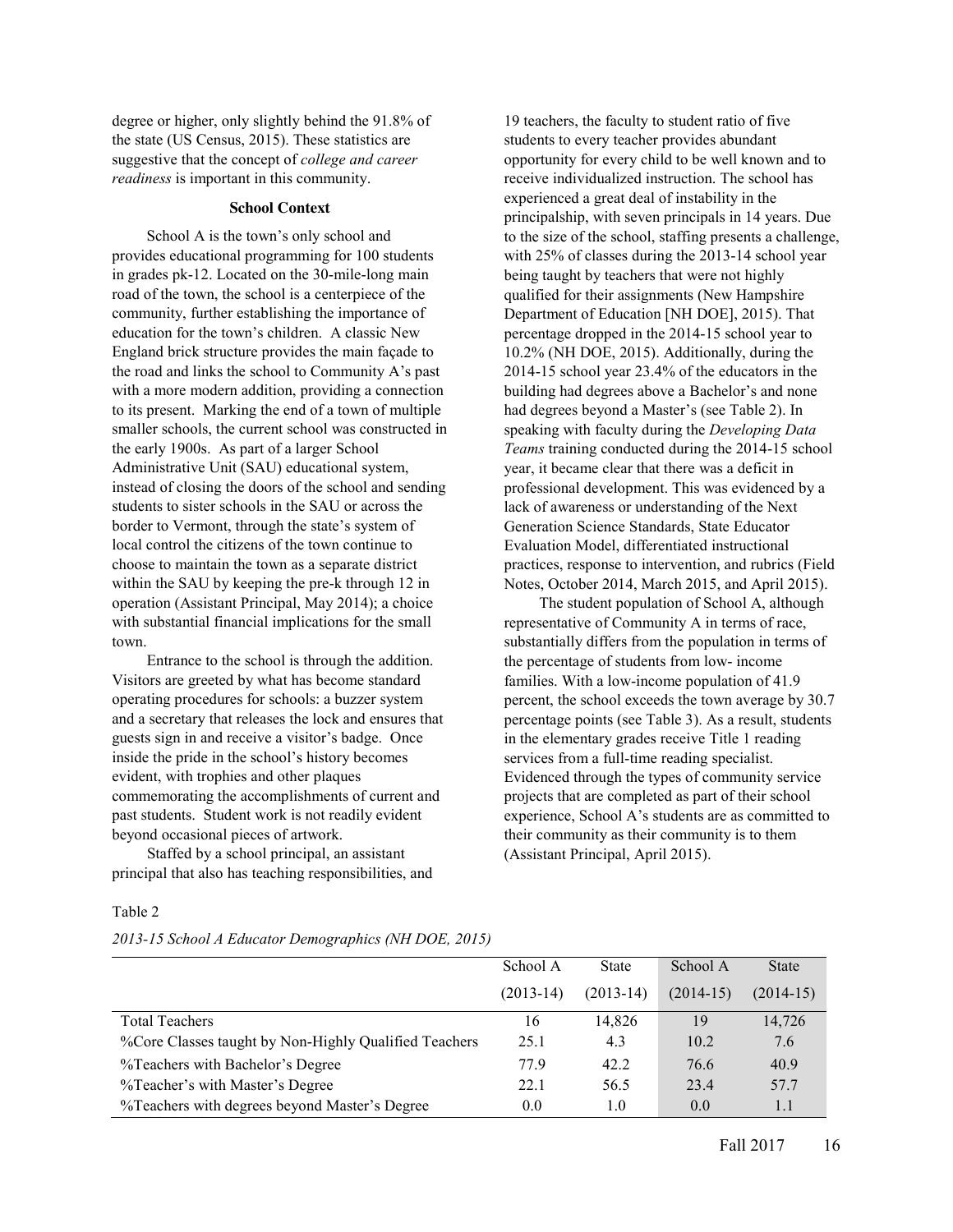|                              | School A School | New Hampshire |
|------------------------------|-----------------|---------------|
| <b>Total Enrollment</b>      | 100             | 185,320       |
| %White                       | 99              | 88            |
| % Hispanic                   |                 | 4.9           |
| % Limited English Proficient |                 | 1.9           |
| % Low Income                 | 41.9            | 28.3          |

*2013-14 School A Student Demographics (NH DOE, 2015)*

Table 3

Described in our initial meeting by the assistant principal as a "good" school that needs to become "great," School A loses students at the high school level to a neighboring community, due to a perception that more opportunities for students are provided (Assistant Principal, May 2014). This exiting of students results in a lack of available funding due to the need to pay tuition to the receiving district. Limited funding, a long history of short-term principals, and a lack of teacher professional development provide a significant challenge to the school community and suggest a student population that can be described as *at risk*.

#### **Developing Data Teams Training**

The *Developing Data Teams* training was designed as an embedded professional development activity for representative teams of teachers, the goal of which was to develop data leadership teams that could facilitate and guide the use of data for decisionmaking in a school. The training is delivered over four half-day sessions, with administrators and faculty being given specific and relevant school specific tasks to complete between sessions. The goal of the trainings was to develop a professional culture of data usage. The training is research-based and rooted in the work of Victoria Bernhardt (2003), Nancy Love (2004), and Rick and Rebecca Dufour and Robert Eaker (2008). Through the blending of these bodies of work, a system of data inquiry was developed that is structured and supported through the development of a professional learning community.

The four sessions at School A were scheduled between October of 2014 and April of 2015 on scheduled professional development days. In

response to the local context, the training was modified to develop the entire faculty as a schoolwide data team. The first session began as had our initial conversation with the assistant principalascertaining the perception of the faculty about the school. Posed with the question, "do you believe this an *okay school*, *good school*, or *great school*?" the faculty placed post-it notes on the classroom whiteboard to cast votes for their belief. Nineteen teachers including the assistant principal were present for the beginning of the session; 10% indicated it was an okay school, 17% indicated the schools was okay/good, 73% reported they felt that School A was a good school, and 0% of teachers indicated they believed it was a great school. As the trainers<sup>2</sup> and participants<sup>3</sup> continued to discuss what being an okay, good, or great school meant to the group, issues of instructional practices and student learning were only mentioned twice in comparison to issues of interpersonal dynamics and climate, which were mentioned eight times. It became clear in that conversation that the faculty did not view student achievement or instructional practices as factors preventing the school from being great, but that they viewed issues of interpersonal dynamics and climate as prohibitive factors (see Table 4).

Over the remainder of the first session the participants, facilitated by the trainers, established common goals for the work to be accomplished through the training, established a set of essential questions to guide the data inquiry process, and began to conduct a data and assessment inventory. While it was clear the faculty was aware of a variety of assessments, the majority only identified the formal assessments $4$  given at the school, and all identified that they did not have access to the data

l

<sup>2</sup> Trainers are defined as the primary and secondary authors of this study.

<sup>3</sup> Participants are defined as all those present in the training session who were not one of the trainers. <sup>4</sup> NACAP, NWEA, AIMSWEB, Smarter Balance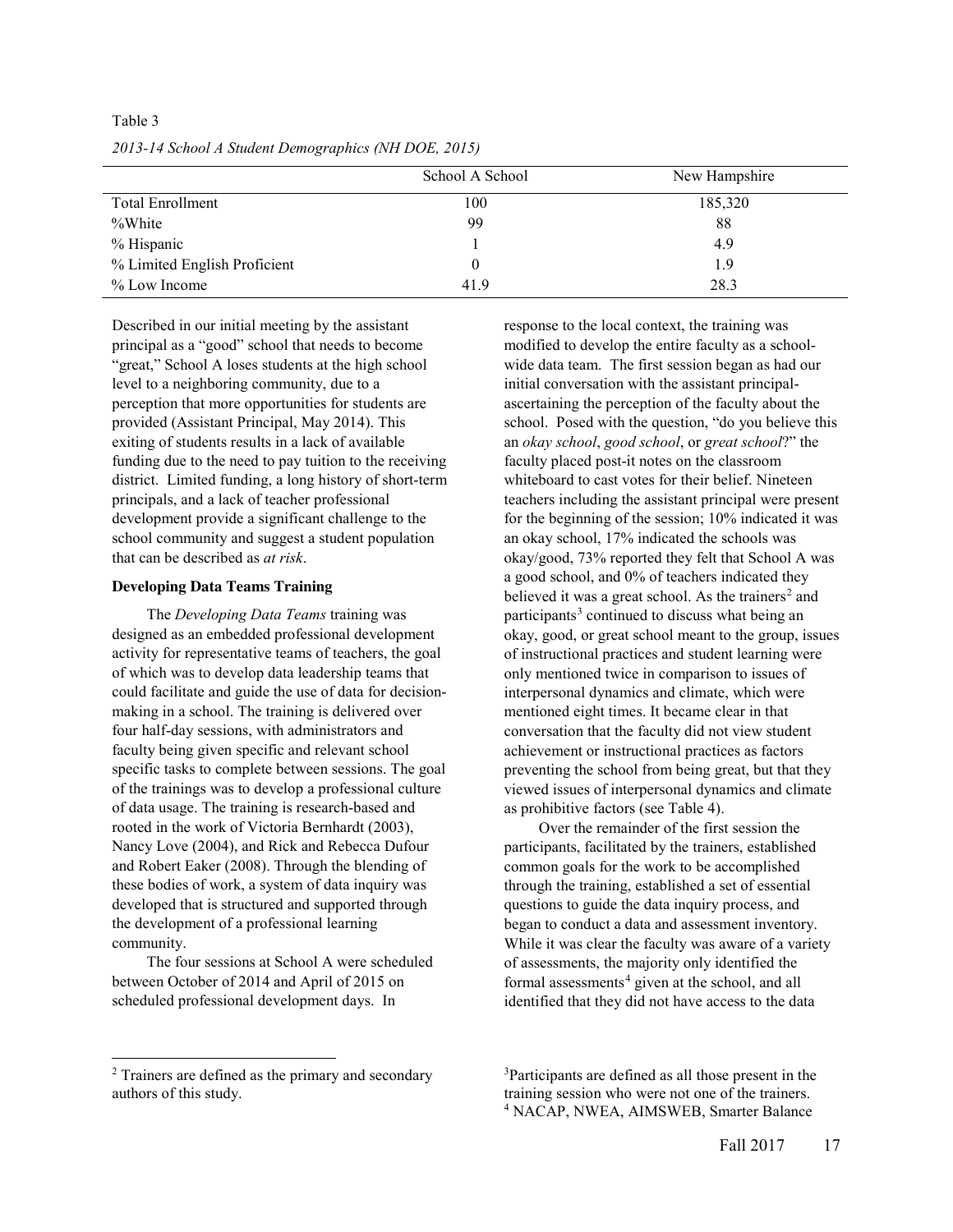| OK.                               | Good                                                                                                                            | Great                                                                                                                                                                                                                                                                                                                                                                                                                                                                               |
|-----------------------------------|---------------------------------------------------------------------------------------------------------------------------------|-------------------------------------------------------------------------------------------------------------------------------------------------------------------------------------------------------------------------------------------------------------------------------------------------------------------------------------------------------------------------------------------------------------------------------------------------------------------------------------|
| Getting by<br>Just doing your job | Dedicated staff and<br>٠<br>community<br>PreK-12 Dynamics<br>٠<br>Faculty going the extra<br>٠<br>mile<br>Small class size<br>٠ | Collaboration between the school and parents;<br>٠<br>teachers; and, teachers and administration.<br>No walls between administration and teachers<br>$\bullet$<br>Trust<br>$\bullet$<br>Modeling behavior for students and the<br>$\bullet$<br>community<br>Communication<br>$\bullet$<br>Relationships<br>٠<br>Positive Culture and Climate<br>$\bullet$<br>Respect<br>٠<br><b>School Promotion</b><br>$\bullet$<br>No RTI<br>$\bullet$<br>Increased opportunity for students<br>٠ |

Table 4 *School A Associations with OK, Good & Great School Performance*

these assessments provided. The teachers present in the training shared a sense of frustration that they were asked to take time away from instruction to give assessments and not get back meaningful data, with the grade four teacher summarizing it for this group: "NWEA is a waste of time. We get back a number but we don't know what it means" (October, 2014).

The lack of access to meaningful data from assessments resulted in teachers expressing frustration with the idea of spending their time learning how to use data, with the fourth grade teacher saying, "I don't see the point of this if we can't access the data" (Grade 4 teacher, October 2014). A small group of the more veteran faculty listed summative and formative classroom assessments<sup>5</sup>, but none identified these data points as useful or used them beyond their individual classrooms.

Session two of the training facilitated the faculty in applying the data inquiry process to the school's New England Comprehensive Assessment Program<sup>6</sup> (NECAP) test data, the assessment required by state policy, which has been identified as the tool to determine student achievement against state curriculum standards and to describe school effectiveness. Because of its use as a tool for determining school effectiveness, NECAP is

l

considered to be high stakes for schools. Reported through scaled score, proficiency levels are also reported<sup>7</sup> and determined based on the location of scaled scores on a defined continuum of proficiency. Noticeably missing from the session were six members of the faculty who had been excused for various reasons by the principal. Notably, the principal entered the session late, as she had done in session one. During her entrance, the climate of the room changed to one that could best be described as tense. The trainers later found out that there were emerging interpersonal issues between the principal and the faculty members present.

The decision to begin from this mile-high view of the data through the NECAP was made by way of providing an entry point to student achievement at the school. After sharing their predictions about the data, which indicated a belief that student achievement would be very good, the faculty was shown two visual displays of the mean scores in grades 3-11 over a seven- year time span. Beginning with mathematics, the first visual included the grade code for mean scores (see Figure 1), and the second removed the grade code and only showed the mean score for the grade level (see Figure 2). Scaled scores are reported by the New Hampshire Department of Education with the grade code intact, and the grade

<sup>5</sup> Classroom tests and quizzes, Teacher Observation, Performance Assessment Products, Journals, and Research

<sup>&</sup>lt;sup>6</sup> NECAP is the high stakes assessment given by New Hampshire, Vermont, Rhode Island, and Maine. <sup>7</sup> Level 1 is the lowest level of proficiency and level 4 the highest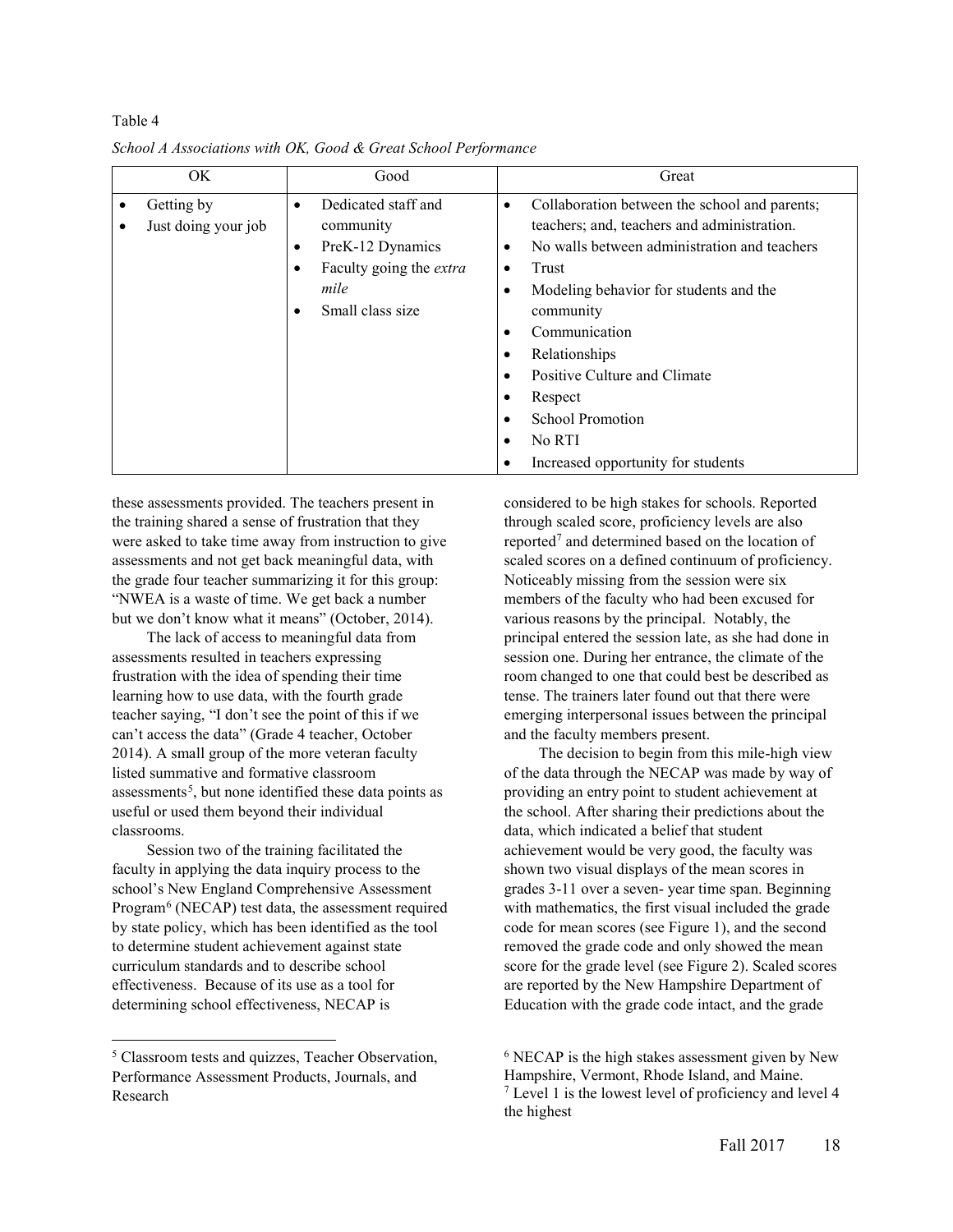code is the first digit in the score. When displayed graphically, the illusion is provided that scores increase over time. Predictably, the initial response by the educators present for the training to Figure 1 was that students were doing well and that there was growth from grades 3-11. Removal of the grade code reveals a truer picture of score development over time. After seeing Figure 2, an audible gasp was heard and the mood of the room became very serious. The Title 1 reading specialist, a veteran teacher with another year before retirement, quietly said, "That's not very good." A member of the elementary school faculty said, "We have to do better." Other faculty began to nod their heads in the affirmative.

A key issue in the data was a lack of consistently available reportable groups (indicated by zero in data tables of Figures 1 and 2) and subsequently a lack of reportable sub-groups. In order to be included in reporting, a group must have a membership of 10 students. Subsequently, the discussion focused on the need to redefine the subgroups of the school and the need to consider those students that scored proficient or above on the assessment<sup>8</sup>, versus those that did not, as sub-groups. By capturing this data as the aggregate of grades 3-8, teachers were able to see a more consistent reporting of data and subsequently have the opportunity to observe trends over time (see Figure 3) and across cohorts of students (see Figure 4).

After refocusing on the essential questions of the data inquiry process, the faculty was divided into two groups to make observations of math and reading/writing data, respectively. Facilitated through the process of staying focused on making observations and avoiding justifications or explanations, the two groups shared their observations and began to identify commonalities across the disciplines. They then identified questions they had as a result of their observations and identified individuals and teams who would research the data needed to find the answers to those questions. By the end of the session the group had become cohesive in their mission to address the issue of low growth and proficiency in mathematics and reading and writing at the school, and the group was visibly energized by that unified mission.

Session three continued the energy that had been witnessed at the end of session two. Prior to the session beginning, a member of the faculty commented that the principal had been ordered to stay away from a member of the student body as well as members of the faculty because of accusations of harassment. Noticeably missing were the same six teachers who had been previously excused. The principal did attend but did not participate in the discussion. Faculty members in attendance came to the session prepared with their various assignments and eagerly shared what they had learned with the group; the conversation was collegial and focused on understanding the issues they observed in the data so that they could affect a difference.

Most notable in the reporting out was the guidance counselor. In the previous session, she had questioned if the time and location that the NECAP was administered affected the scores. At the end of that session she expressed that she believed she would find that was true. However, in session three she reported that the location and scheduling of the assessment did not make a difference and recommended they eliminate that as a potential cause of low achievement. The faculty did identify through their research that the cause of low growth and achievement was the result of instructional practices and the lack of consistent behavioral expectations in the building. They identified a need to develop both a building-wide practice of differentiated instruction and a need for a building-wide behavior plan. Again, the session ended with an energized faculty who openly expressed they felt like they were headed in the right direction for the students and the school. Session four, the final planned session, was focused on developing action plans for the two areas of focus established in session three. Noticeably, the six members of the faculty who had been excused previously returned to this session; however, the principal did not attend as she had tendered her resignation and was planning to end her tenure at the school at the end of the school year. As the members of the faculty who had been at all the sessions began to work through the development of the action plans, the participants who had not attended those sessions began to express negativity about the focus of the plans and the action steps that were being suggested.

l

<sup>8</sup> In New Hampshire this would require a student achieving a level 3 or 4 proficiency level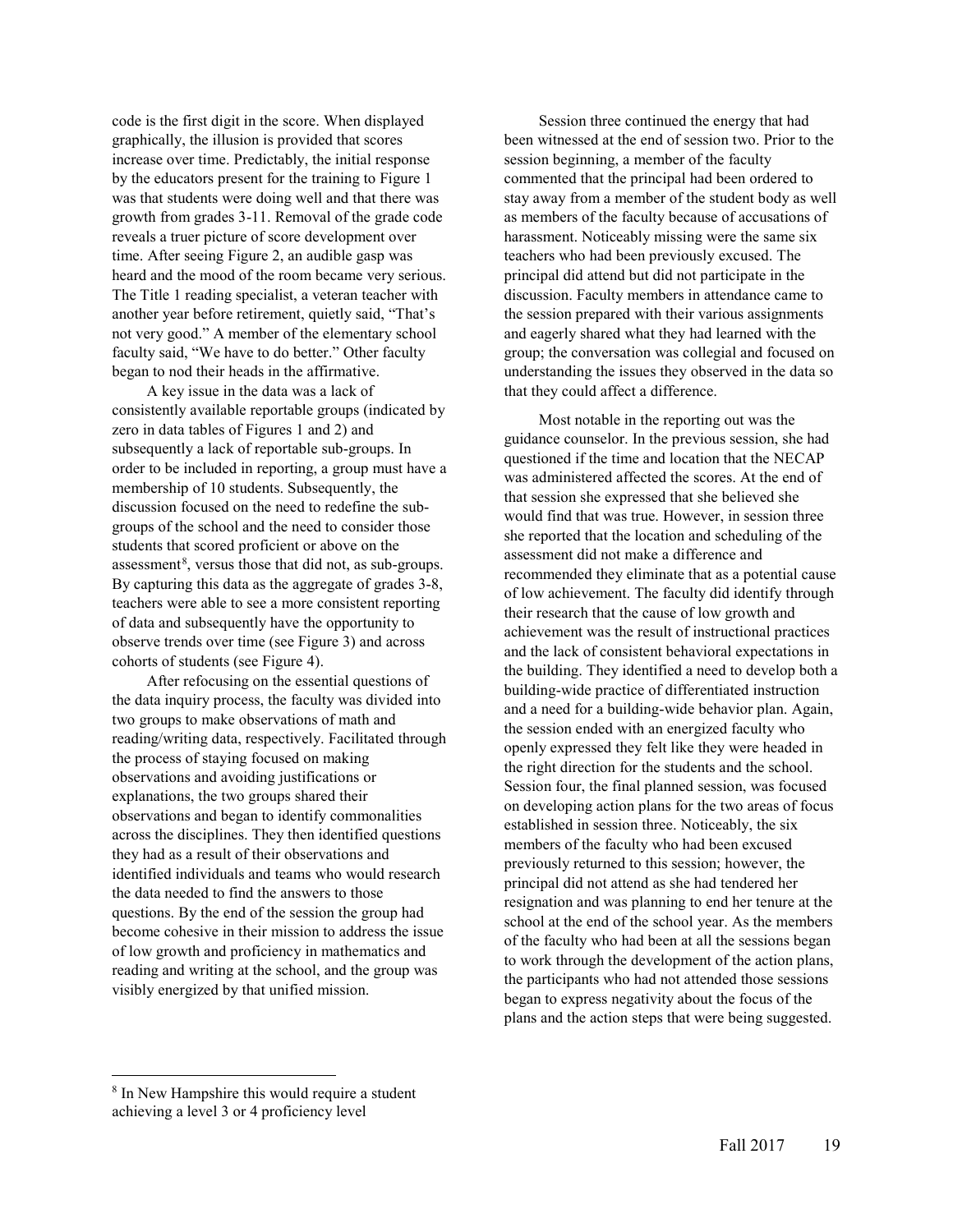

Figure 1. School A NECAP Math Mean Scores with Grade Codes



Figure 2. School A NECAP Math Mean Scores without Grade Codes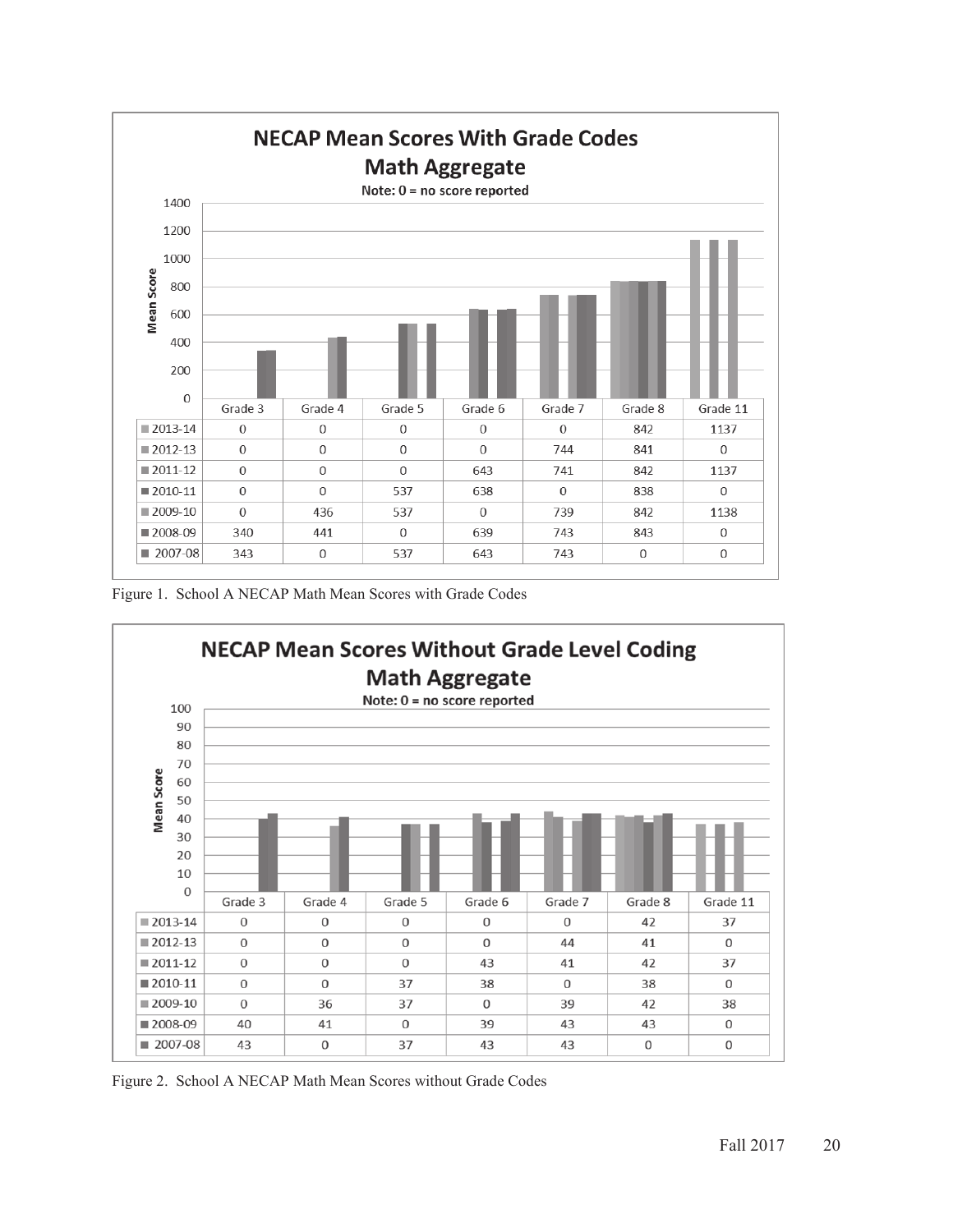

Figure 3. School A Grades 3-8 NECAP Math Aggregate Proficiency<sup>9</sup>



Figure 4. School A NECAP Math Aggregate 8<sup>th</sup> Grade Cohort Proficiency

l <sup>9</sup> Level 3 indicates proficient. Level 2 indicates not proficient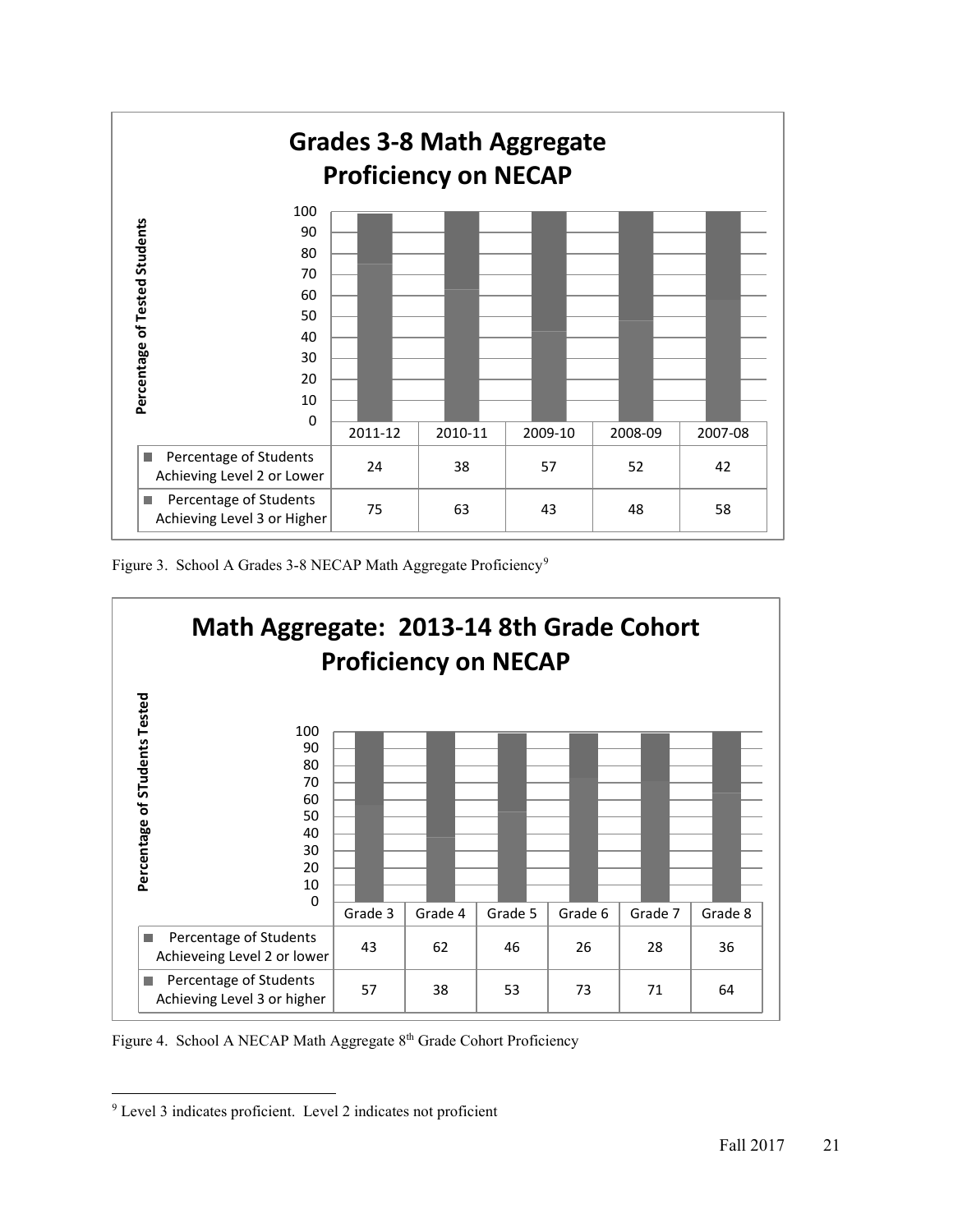Because of the clear lack of mutual respect for colleagues that was being presented, the focus of the action plans shifted to the behavior plan and the need for faculty to model what they expect of the students. After taking the needed time for the consistently present faculty members to share what they had learned from the process and the data, the group was able to move on with their work and ended the session armed with the work to be done in the spring, summer, and beginning of the next school year. At the conclusion of the session the faculty invited the researchers back for the 2015-16 school-year, stating that "We need to continue this", "This can't go away like everything else", and, "We need help to keep this going next year." Sadly, with the change in principal that was not able to happen. Follow-up with faculty during the 2015-16 school year revealed that while they continued working with data as individuals, they felt the volume of initiatives that were being infused to close gaps in instruction prohibited them from working as a school-wide data team.

#### **Pre-assessment and post assessment**

In order to appropriately plan the training and provide an entry point to the *Developing Data Team*s training a pre-assessment was given to all educators in the building. The pre-assessment provided insight into attitudes about data and data usage as well as current data practices and understandings. At the conclusion of the school year a post assessment was given to all educators in the building to ascertain changes of attitudes and usage and to gather data for future planning of professional development and support needs at the school. The post-assessment was given approximately one month after the final session of the training. This time allowed for the participants to be distant enough from the training sessions to minimize any emotional responses to the training in their responses.

The data gathered from the 19-member faculty of School A revealed a largely negative mindset about data and using data prior to the year-long professional development, with a more positive mindset evidenced in the post-assessment (see Table 5). This shift in attitude was reflective of the attitudes expressed during the final session of the training.

#### **Findings**

In order to aid in making meaning from the data gathered over the course of this case study, the questions used to frame the study have been used to frame the findings that were revealed through the analysis of data.

## **To what extent is data being used for decision making in small, rural schools in New Hampshire**?

Based on our experience with School A, it is our hypothesis that DBDM may not have become a consistent part of the professional practice of small, rural schools in New Hampshire. As we considered the data from the professional development sessions, School A NECAP data, and School A's contextual data it became clear to us that the lack of consistent reporting of NECAP data had contributed to the lack of usage of data at the school. As a result of the lack of consistent reporting, low achievement growth at the school was never captured by the accountability formula. The urgency observed in larger schools with similar low growth did not occur, and subsequently it was assumed that the school was doing well in terms of student achievement. This finding is consistent with the literature that identifies policies as a barrier to developing DBDM processes (Jimerson, 2005; Rallis & MacMullen, 2000). In this case, the lack of attention paid to low growth in student achievement at the school was not provided through the lens of high-stakes accountability policy because the school didn't meet the population threshold for reporting included in the policy.

# **How do educators in small, rural schools in the state of New Hampshire perceive data and data usage in their practice?**

Through the pre-assessment of School A we noted that attitudes about data and data usage leaned predominantly to the negative. This was additionally evidenced during the first training session with teachers, during which they shared they did not have access to meaningful data from the formal schoolwide assessments that were given. Subsequently, they did not see the value in spending time learning about how to use the data. As we considered the data gathered during professional development sessions, School A NECAP data, and School A contextual data it became clear to us that lack of access included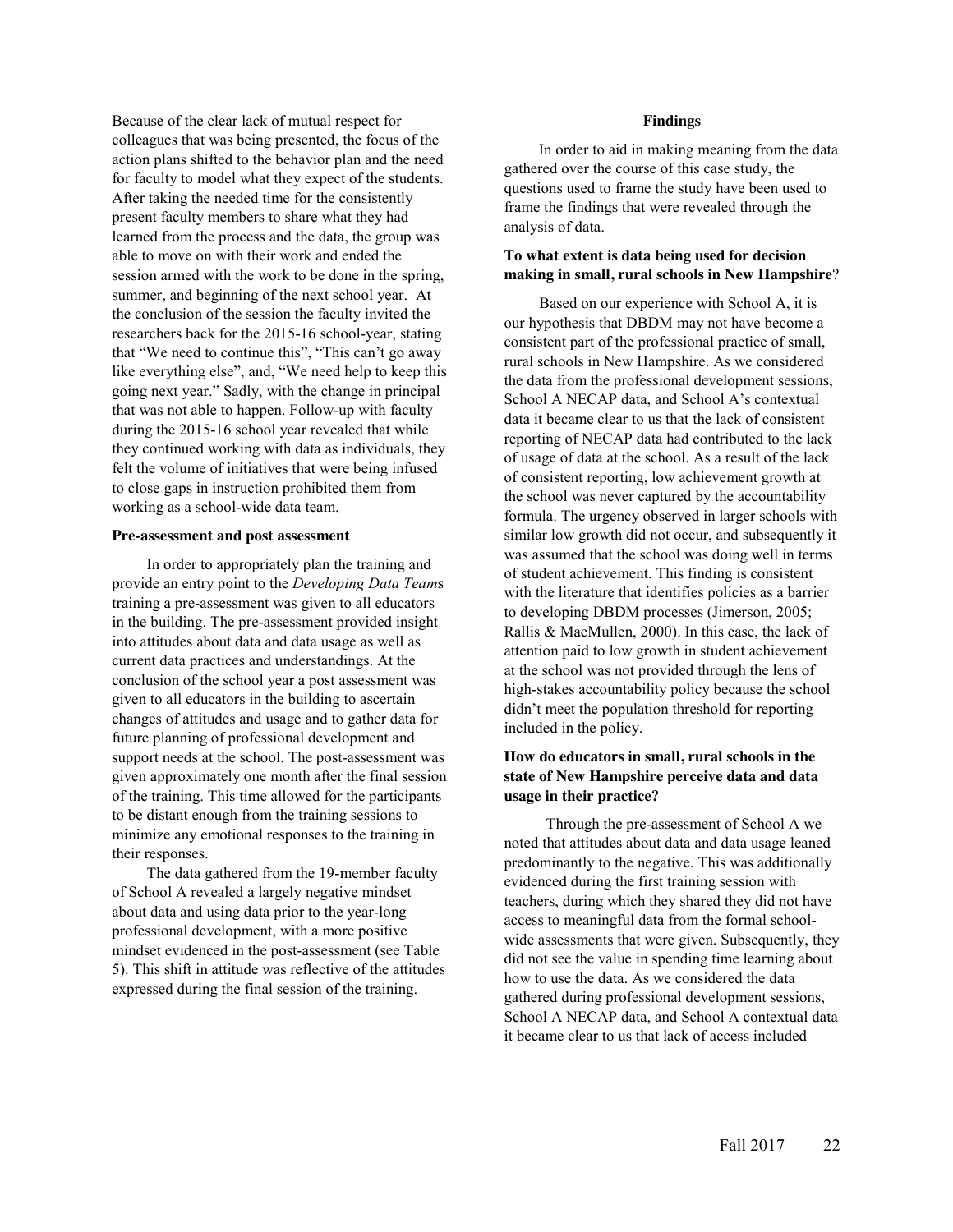Table 5

*DBDM Training Pre- and Post Assessment of School A* 

| <b>Ouestion</b>                                            | Percentage of Respondents Answering in the Negative |                 |
|------------------------------------------------------------|-----------------------------------------------------|-----------------|
|                                                            | Pre-Assessment                                      | Post-Assessment |
| I use data as a regular part of my teaching/administrative | 50                                                  | 30              |
| practice to                                                |                                                     |                 |
| When you think about using data. What is your initial      | 66                                                  | 40              |
| thought?                                                   |                                                     |                 |
| Our school's / district's data is easily accessible and    | 84                                                  | 50              |
| understandable.                                            |                                                     |                 |
| The members of my team /colleagues in my school are        | 65                                                  | 20              |
| predominantly                                              |                                                     |                 |

both physical access and access due to issues with data reportability. Both had been exacerbated by school leadership challenges.

It was evident to us during the assessment inventory process that physical access not only applied to NECAP data, but to the school's AIMSWEB and NWEA data. Teachers explicitly shared with us, both in the pre-assessment and during professional development, that they did not know where or how to access data from NECAP, AIMSWEB, and NWEA testing. They additionally shared with us, frustration that was grounded in the time taken to give assessments and the lack of meaningful data that was provided. The noted issue with data reporting for the NECAP was a result of the small N size of the school. During the seven-year time span that was included in the provided professional development, grades three and four only had two years with reportable aggregate data, grade five and eleven had three, grade six had four, grade seven had five, and grade eight had six. In no year were sub-groups reported for any grade. As a result of the lack of consistently reported data, NECAP results were not shared with the faculty and it does not appear that results were ever analyzed by the school's principals.

In combination the lack of consistent reporting of NECAP data, high principal turnover, and lack of physical access to student assessment data, an environment at the school was created through which the perceived value of the data was negative. These findings are consistent with the existing literature. As Rallis and MacMullen (2000) and Jimerson (2005) pointed out, policies themselves have contributed to the issues noted in this finding. Accountability policies in the state of New Hampshire require that groups reach an N size of 10

in order to be included in the reporting of NECAP data. This presents a unique challenge for small, rural schools in the state that may not consistently meet the required minimum group size. The issue of policy is additionally recognized as a contributing factor as it relates to the development of capacity-building in schools. Without physical access, or the training necessary to understand and make meaning of the available data educators will be unlikely to develop effective data usage practices. Finally, the effect of lack of support from the school principal for the development of data use at the school is consistent with the literature (Marzano, Waters, & McNulty, 2005). In the case of School A, this has been amplified through the frequent turnover of principals.

## **How does the development of a school-wide system of data inquiry impact small, rural schools?**

In the case of School A, we found that the development of a school-wide system of data inquiry had a positive impact on the school. This was evidenced in two key ways: the development of a focus on the development of professional practice, and the development of a professional culture of inquiry.

During the professional development, the focus of educators in attendance for all sessions shifted from taking an external focus on climate and interpersonal issues to the development of an internal focus on professional practice. Simply said, instead of viewing weaknesses as out of their control and caused by external influencers the group began to take ownership and reflect on professional practices and their own role as influencers. This was evidenced most strongly from the shift in perspective from the first session of training, during which teachers were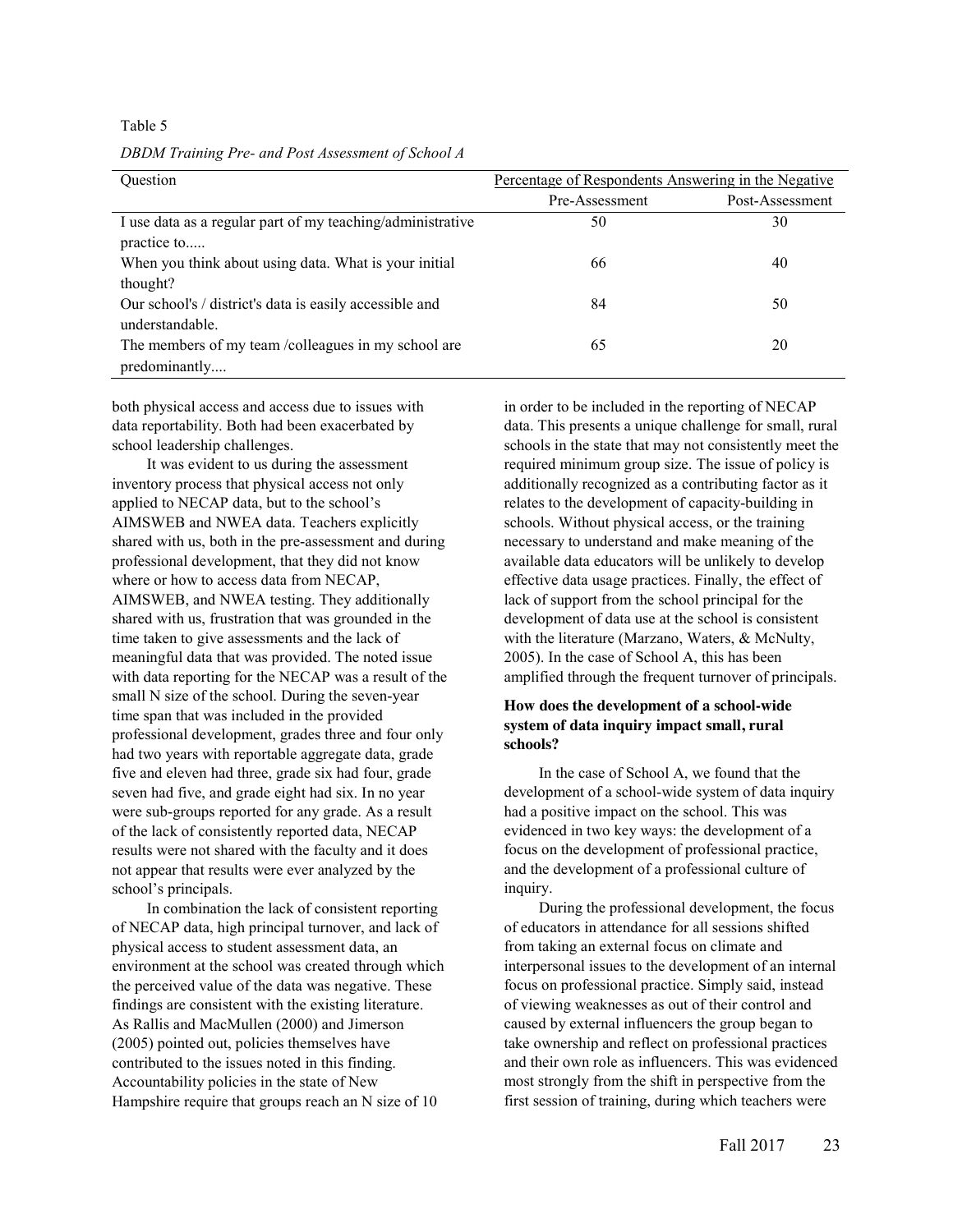asked to identify what it would take to become a great school, to the third session during which teachers identified issues of professional practice that needed to be addressed in order to improve student achievement. This shift in perspective is similar to the findings of Love (2004), in which she identified that the development of DBDM shifted a school from a focus of accountability that is external to the school to one that is internal. This element of our findings expands her finding to include a shift in focus from non-practice related phenomenon to phenomenon specifically focused on professional practice.

The second way in which the development of a school-wide system of data inquiry positively impacted the school was observed through the development of a professional culture of inquiry. This was evidenced in the post-assessment, through which it was observed that teacher attitudes about data use were more positive after the year-long professional development experience. This was additionally observed during the second, third, and final professional development sessions. Over the course of these three sessions teachers overtly moved from the development of a sense of urgency to address the issue of low achievement growth, to the authentic development of a sense of unified mission. This was evidenced during sessions three and four through the commitment and follow through to research potential causes of low growth, to identify causes, and develop focused plans to influence change. While we believe that facilitating a process and structure (Feldman & Tung, 2001) for the use of data contributed to this phenomenon, we also believe that the development of teacher leadership in the building was positively impactful. Through the development of a school-wide data leadership team, the necessary leadership to establish the foundation for a professional culture of inquiry in the school began to evolve.

#### **Conclusion**

The literature and this case study, begin to suggest that the development of school-wide DBDM processes is not only necessary for small rural schools to increase their overall effectiveness, but that they facilitate and support the development of a professional culture that is focused by a collective sense of responsibility for results, internal accountability, and is motivated to be reflective on practices for the purpose of continued growth and development. However, the barriers to developing these processes can be substantial and daunting.

These obstacles can be especially true in small rural schools which not only lack the sense of urgency for implementation provided by high stakes accountability systems, but often lack the leadership capacity necessary to develop and sustain a DBDM process.

As is true in all school processes, leadership is a defining element of successful implementation and sustainability (Marzano, Waters, & McNulty, 2005). Through the collaborative development of a shared vision and mission for the work, allocation of resources, and active participation in the process, leaders communicate both the importance of the work and their commitment to support it (Feldman & Tung, 2001). Although the tenure of principals has become a challenge for all schools, it has become particularly challenging for small rural schools where financial compensation and other socio-economic challenges contribute to the turnover rate of school leaders (Winn, Erwin, Gentry, & Cauble, 2009). This is not to say that the concept of leadership resides solely at the principal's desk, and that without a consistent individual in the role of principal sustainability of initiatives cannot happen. In fact, in the case of DBDM processes the leadership of the principal requires augmentation from teacher leaders in the building (Feldman & Tung, 2001, Love, 2004). Through the development and support of teacher leaders, the DBDM process is able to become more deeply embedded in the professional culture of the school and is more likely to sustain beyond the tenure of any individual or group of educators.

An essential support for the development of DBDM in schools, with frequent turnover of principal leadership, is the development of a system of technical support (Robinson, Bursuck, & Sinclair, 2013). Often overlooked or avoided due to budgetary restrictions, the need for technical support is substantial and necessary for the development and continued support of school-wide DBDM processes. Initially taking the form of external consultants (Feldman & Tung, 2001) to provide training and implementation support through the development of increased organizational capacity, technical support can and should shift to internal sources (Love, 2004). Through the use of external consultants, organizations are able to develop the expertise and sense of competency they need to move forward with the work. As recommended by Love (2004), the goal of technical support should include the development of data facilitators. In this way, a gradual release from the external consultant to data facilitator can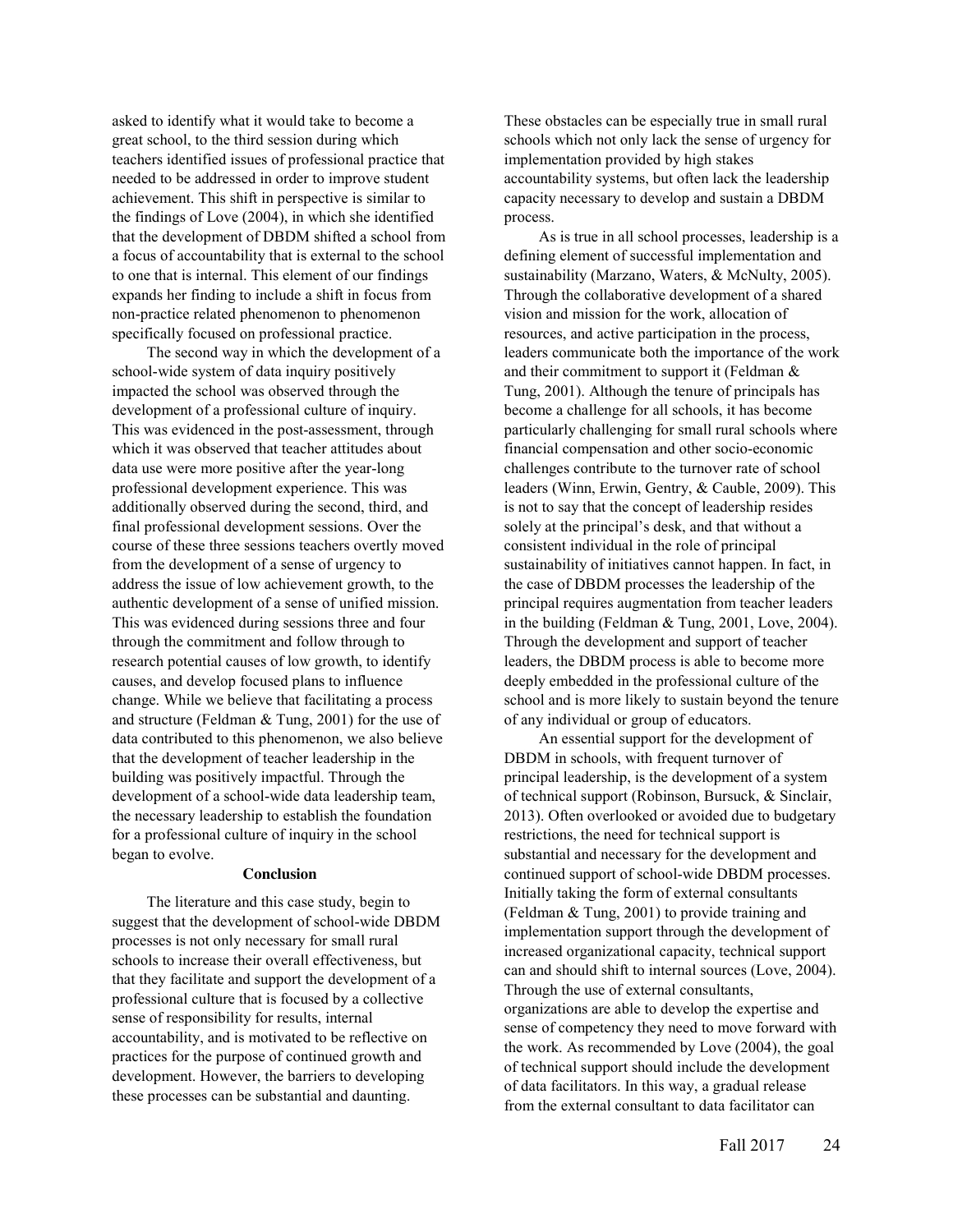happen and the school can continue to support the work over time.

Although the current study is limited by virtue of being a single case study design, we believe it provides valuable insights into DBDM practices in small, rural schools of similar contexts and specifically to small, rural schools in the state of New Hampshire. As a result of our experience in School A, we have begun to question if an unintended consequence of high stakes accountability policies has been that small, rural schools like School A and their students were *left behind.* Based on our experience, we hypothesize that the lack of consistently reportable groups and the lack of reportable sub-groups created an environment in which data was not utilized to assess program strengths and weaknesses as they relate to student achievement, and that did not enable the use of data as a tool for the type of professional growth that is needed to effect student achievement (Feldman & Tung, 2001; Love, 2004; Noyce, Perda, & Traver, 2000; Rallis & MacMullen, 2000). As a result, has

the real issue that's been created by accountability policies been a lack of equity of educational opportunity for students in small, rural schools? Have students in small, rural schools been provided a lesser educational opportunity than their peers in larger schools because issues of student achievement went un-noticed by virtue of accountability formulas?

While the findings in this case study suggest that small rural, schools with similar contexts can mitigate the policy issue through the development of school-wide data teams, we feel strongly that in order to ensure that every child has equitable access to the educational programs they need to ensure growth in achievement, we must carefully consider the potential unintended consequences of educational policies. In particular, if we are to ensure that small rural schools are not left behind by policy, legislators and other policy makers must carefully consider the potential unintended consequences on schools, teachers, and students, of policies that are focused by population size.

#### **References**

- Bernhardt, V. (2003). *Using data to improve student learning in elementary schools.* Eye on Education: Larchmont, NY.
- Dufour, R., Dufour, R., and Eaker, R (2008) *Revisiting professional learning communities.* Solution Tree: Bloomington, IN.
- Feldman, J., and Tung, R., (2001). *Whole school reform: How schools use the data-based inquiry and decision-making process.* Paper presented at the Annual Meeting of the American Educational Research Association, Seattle, WA.
- Jimerson, L. (2005). Placisim in NCLB—How rural children are left behind. *Equity and Excellence in Education,* 38(3), 211-219..
- Love, N., (2004). Taking data to new depths. Journal of Staff Development. 25(4), 22-26.
- Marzano, R., Waters, T, & McNulty, B. (2005) *School leadership that works: From research to results.* Alexandria VE and Aurora, CO: Association for Supervision and Curriculum Development and Mid-continent Research for Education and Learning.
- New Hampshire Department of Education (2015) Retrieved from http://my.doe.nh.gov.
- No Child Left Behind Act (2001). P.L. 107–110, sec. 1116 (b) (3).
- Noyce, P., Perda, D., and Traver, R. (2000) Creating data-driven schools. *Educational Leadership*, February, 52-56.
- Rallis, S., and MacMullen, M. (2000). Inquiryminded schools opening the doors for accountability. *Phi Delta Kappan,* June, 766- 773.
- Robinson, G., Bursuck, W., and Sinclair, K. (2013) Implementing RTI in two rural elementary schools: Encouraging beginnings and challenges for the future. *The Rural Educator 34*(3),1-9.
- Rossman and Rallis (1998). *Learning in the field.* Thousand Oaks, CA: Sage Publications, Inc.
- United States 2010 Census (2015) *American Fact Finder*. Retrieved http://factfinder.census.gov/faces/nav/jsf/pages/ index.xhtml
- United States Department of Education. (2009). *The American recovery and reinvestment act of 2009: Saving and creating jobs and reforming education.* US Department of Education, http://www2.ed.gov/policy/gen/leg/recovery/im plementation.html